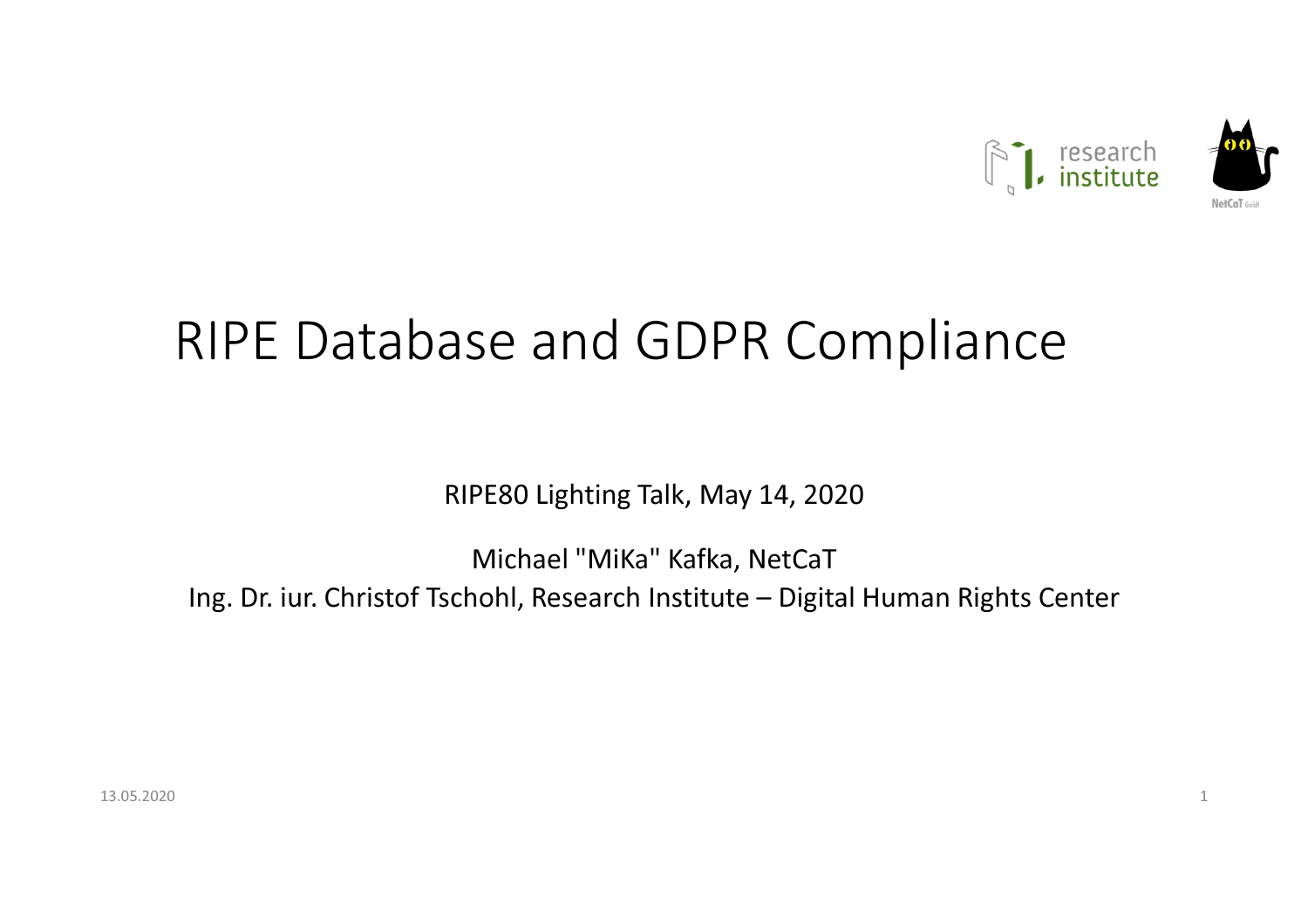

#### RIPE Database:

- Accessible via web, whois, rdap (no authentication, authorisation)
- RIPE Database contains objects:
	- Internet resources (Addresses, ASnums etc..)
	- Organisations, Persons, Role, IRT (contact info, PII)
- Governed by mature and robust data protection and privacy policies
- This talk is about:
- PII (personally identifiable information) in objects and attributes not sufficiently covered by data protection and privacy policies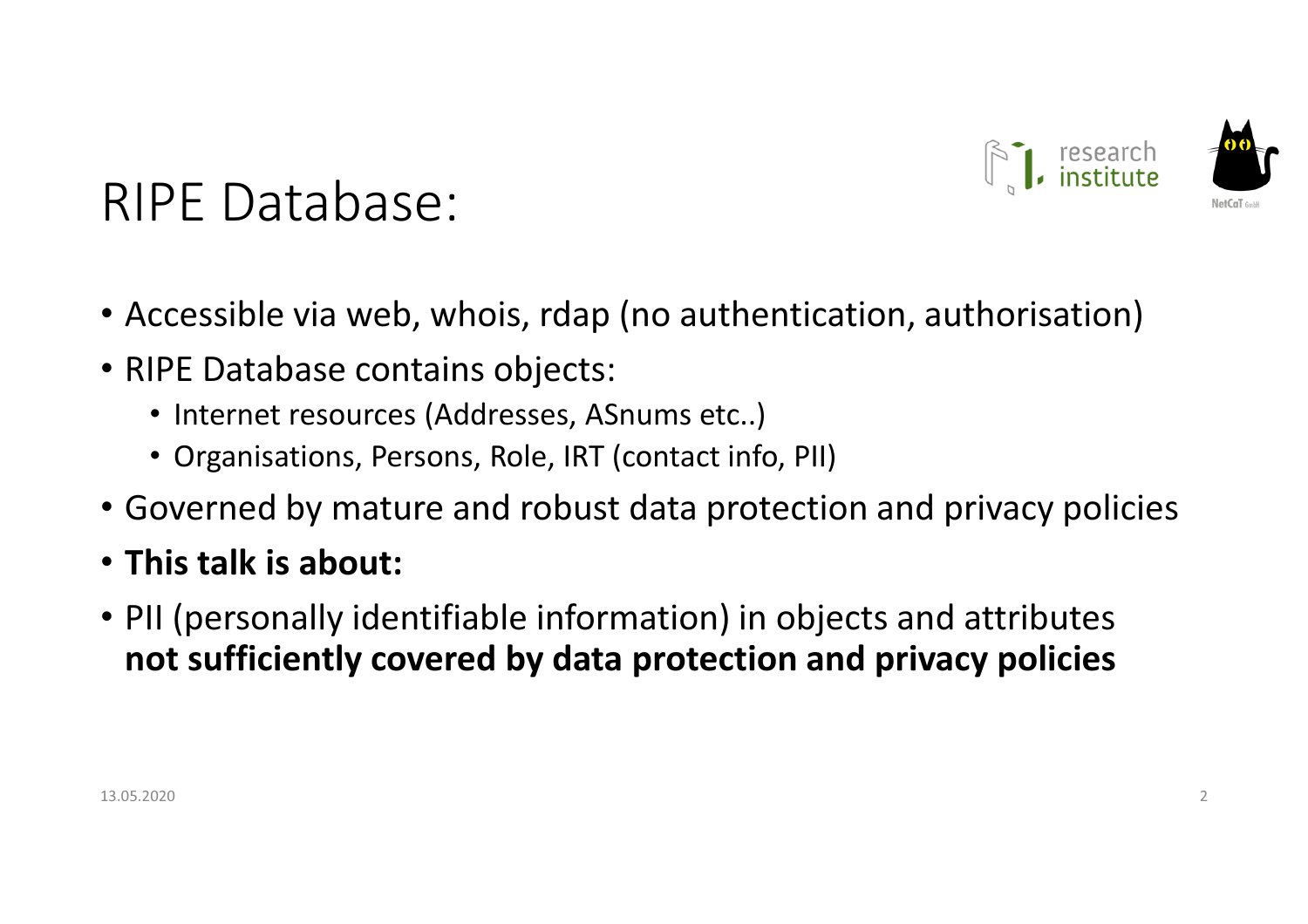



#### Storytime

- New business access
- My PII published without consent



% This query was served by the RIPE Database Query Service version 1.97.1 (HER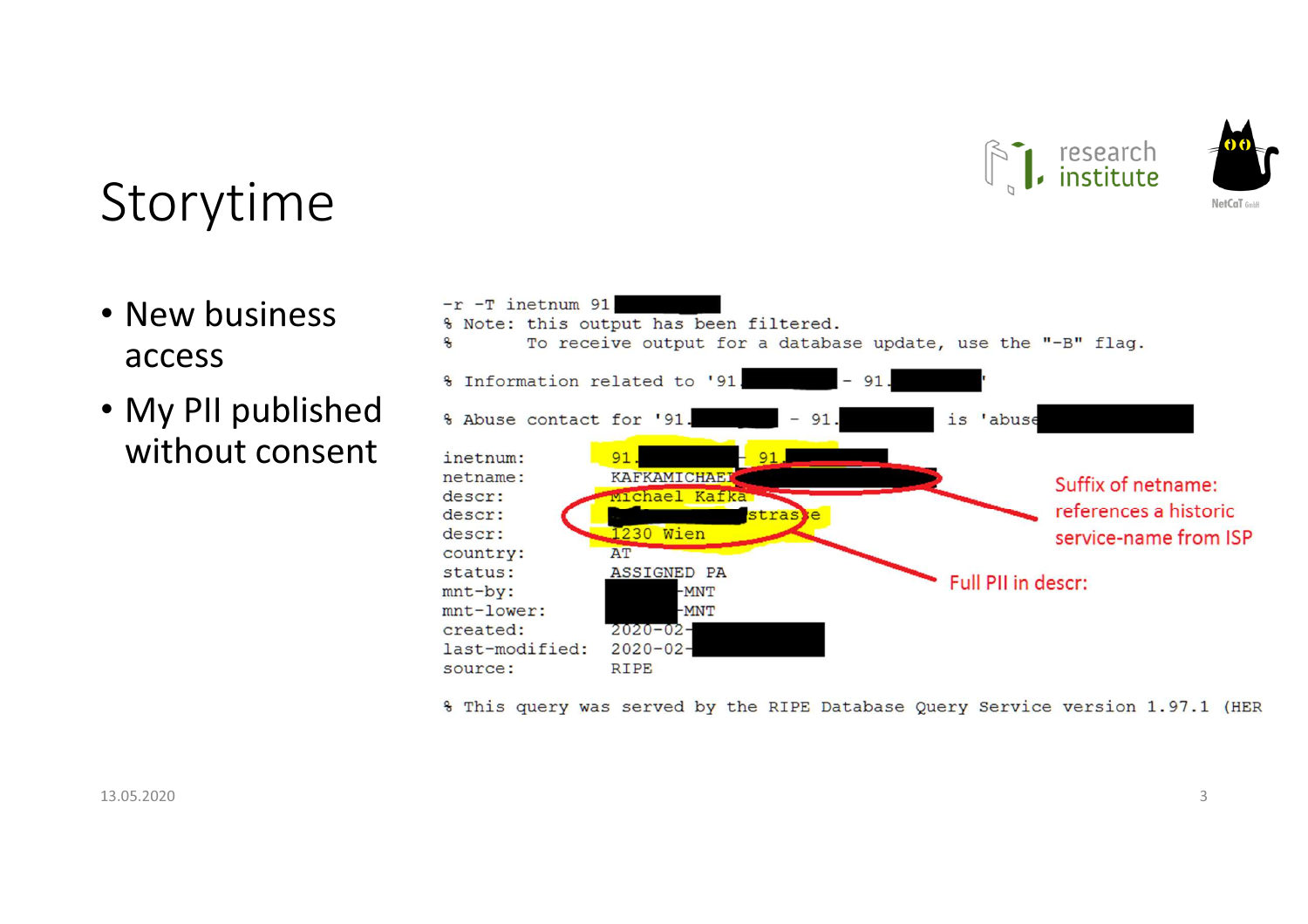



#### Storytime

- Complained to ISP
- Was updated quickly(about 30 min)



% This query was served by the RIPE Database Query Service version 1.97.1 (BLAAH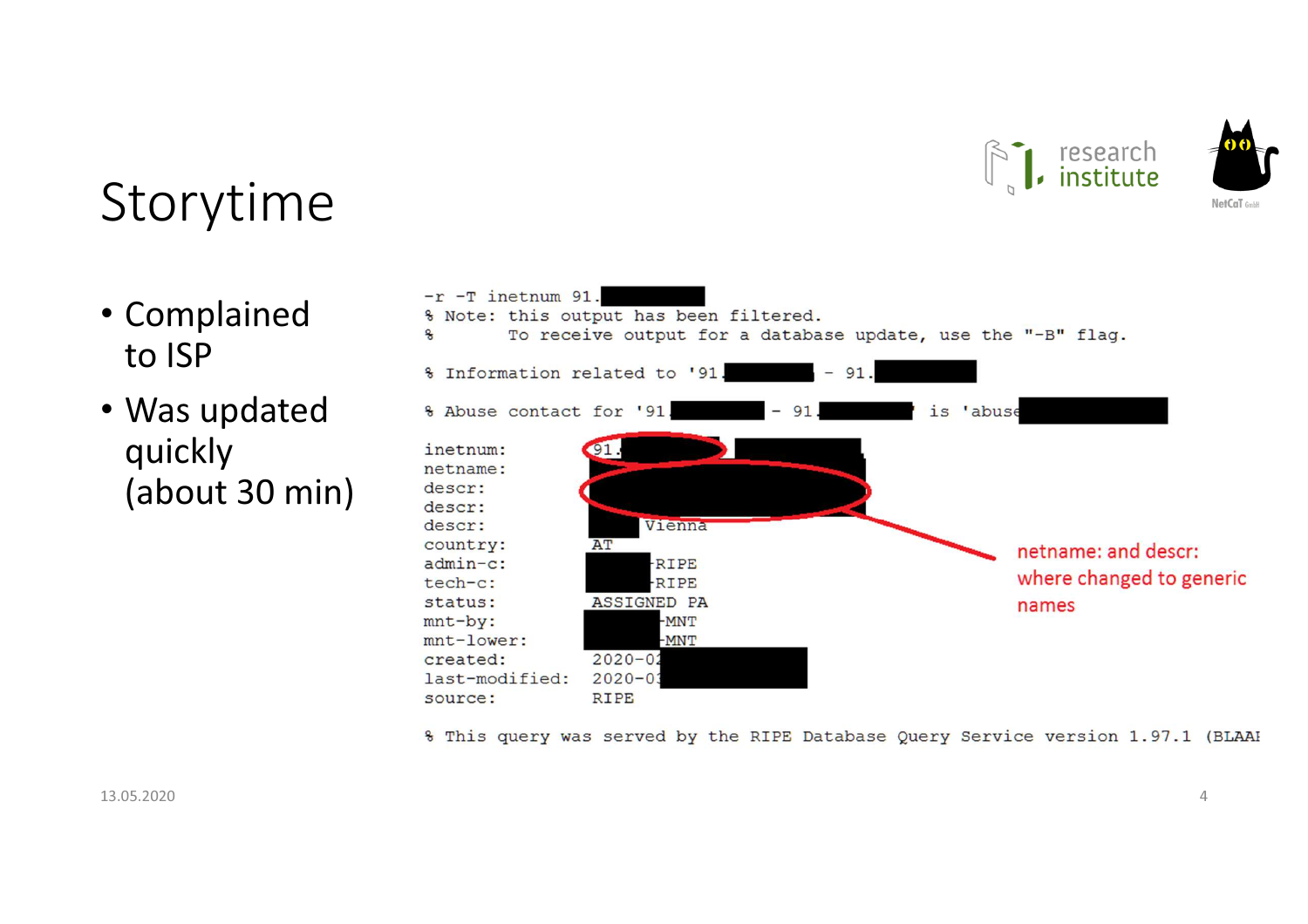

# NetCriT cm

#### Storytime

- RIPE DB history still displays old ("deleted") Info
- History out of direct control from my ISP
- --show-version 1 91. % Version 1 of object "91.  $-91$ % This version was a UPDATE operation on 2020-02-0 % You can use "--list-versions" to get a list of versions for an object.



% This query was served by the RIPE Database Query Service version 1.97.1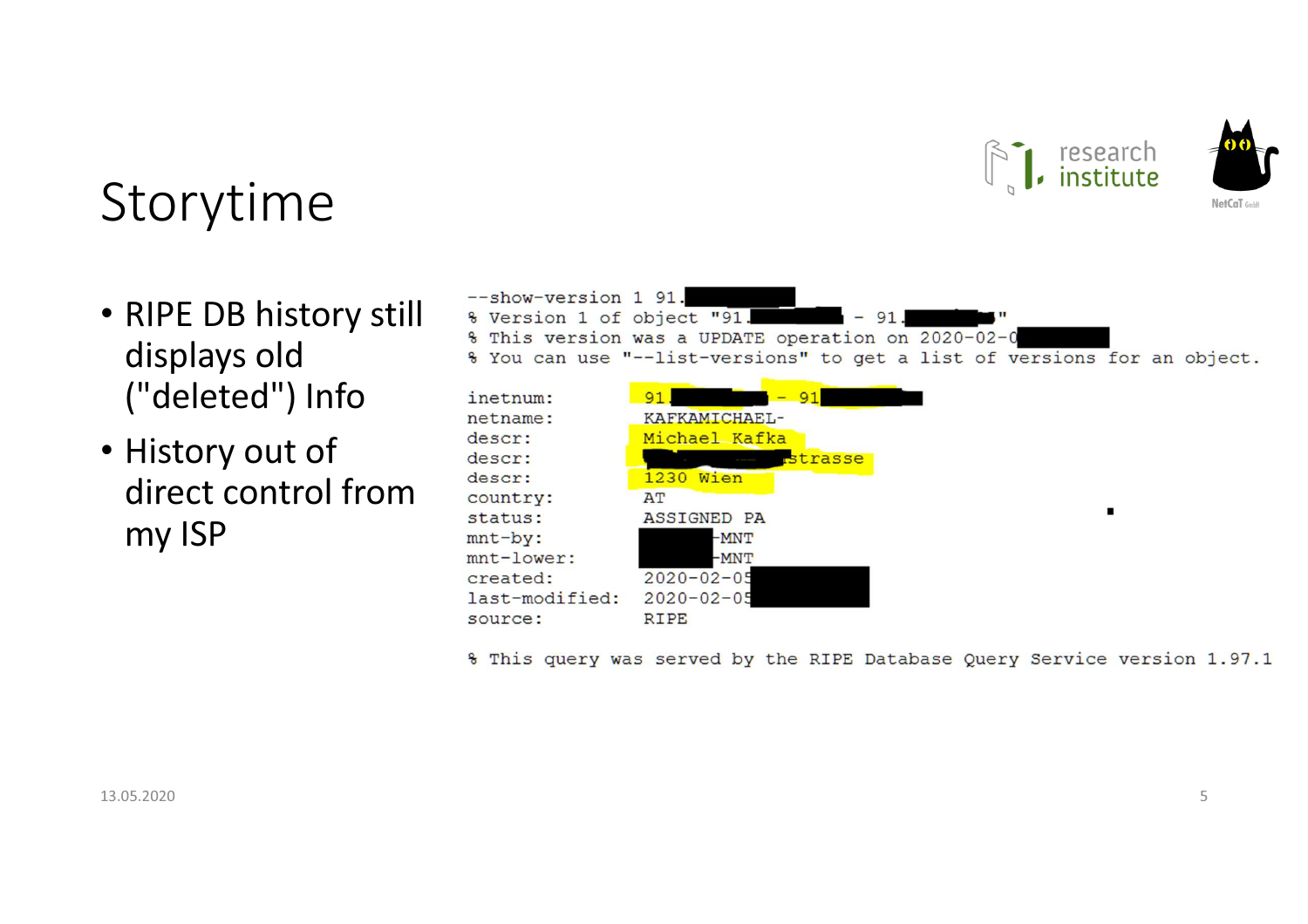

# Not only my ISP

- Asked friends with business access, similar picture
- Quick search shows lot of inetnums:
	- PII of customers in descr: attribute (not governed by privacy policies):
		- Statically assigned IP (together with name is PII according to GDPR)
		- Full name (natural person without any hint to a company)
		- Often street address
		- Commonly city and ZIP code
	- Several countries (.at .de .fr .nl and others)
	- Seems to be widespread (GDPR high-risk factor)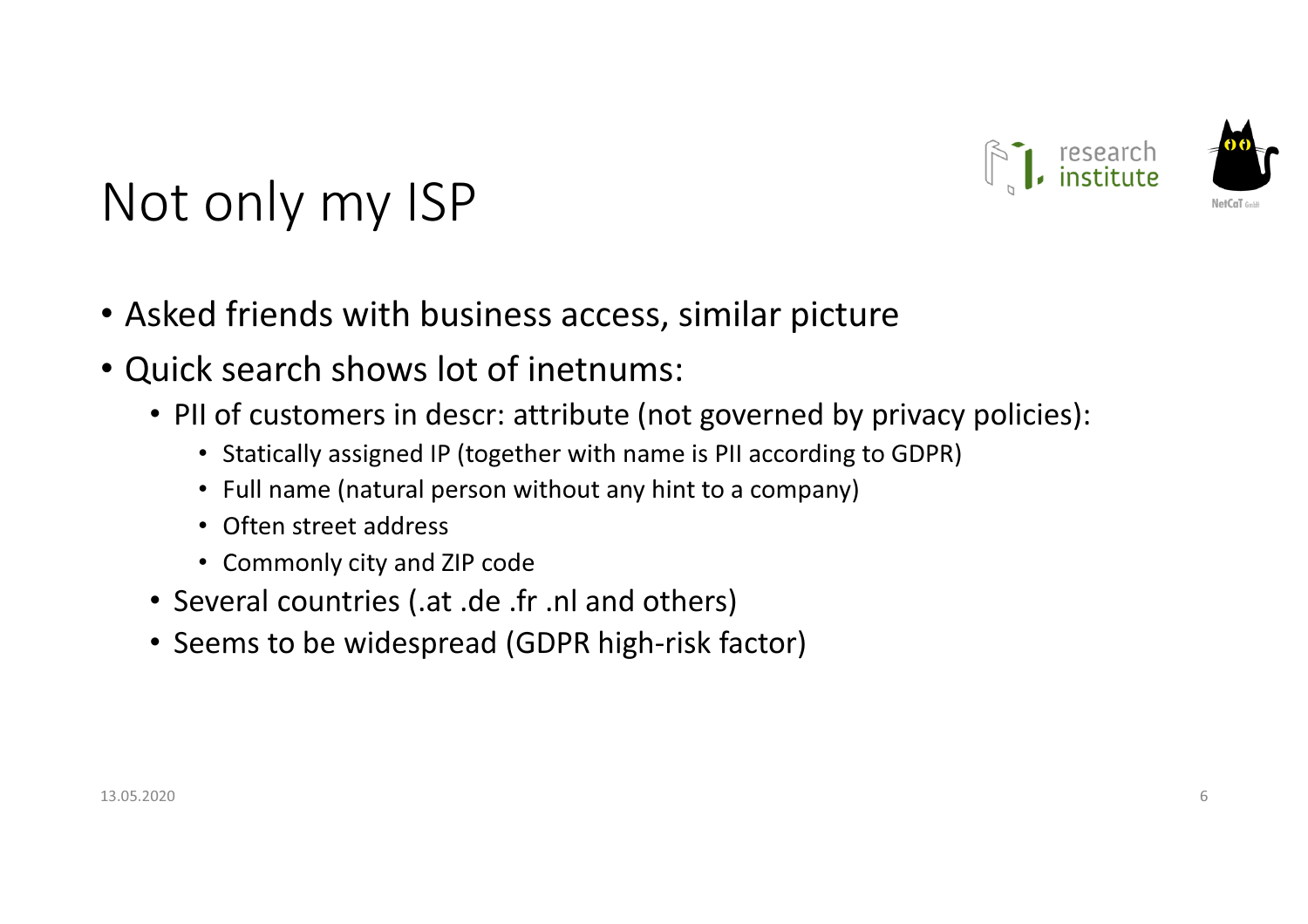### Reasonable Assumption:

- Inetnum: objects with PII in descr: (especially /32):
	- Are generated by scripts from deployment tools
	- Scripts are in use for many years (suffix) in netname:
	- Are not included in modelling of business processes("forgotten knowledge")
	- Possibly not considered for data-subject's rights (e.g. right of access art. 15 GDPR)
- No malicious intent, more likely "negligence"

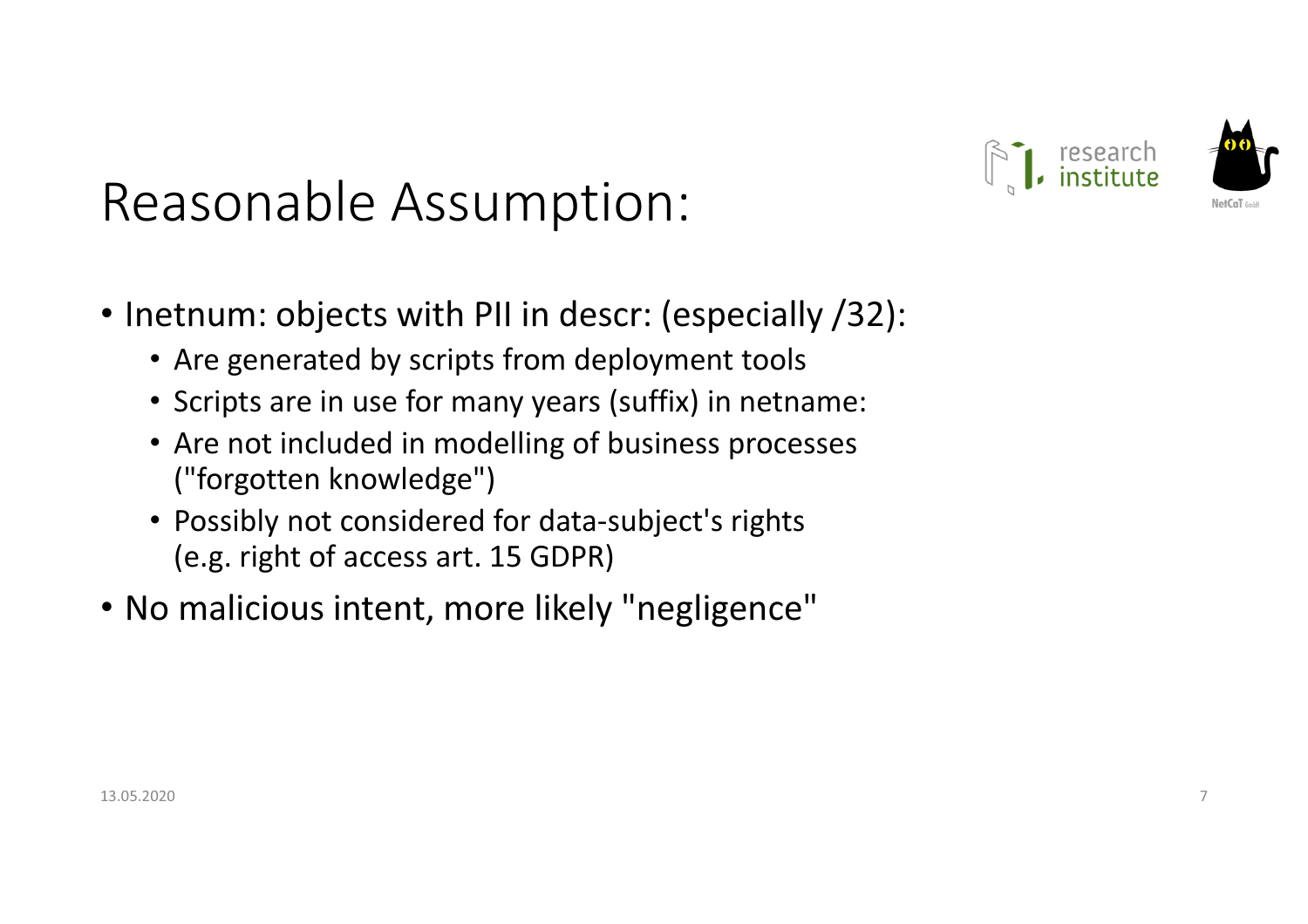

# Joint Controllership RIPE/LIR

- LIR is controller (Art. 4 No 7 GDPR) regarding the content
	- PII in descr: is created by LIR
	- Processing by LIR is permitted (necessary), publication is unnecessary.
- RIPE is controller (Art. 4 No 7 GDPR) for RIPE-DB
	- DB functions including history is under control of RIPE
- This constitutes Joint Controllership Art. 26 GDPR
- Situation: RIPE together with LIR is liable for PII in descr: and netname: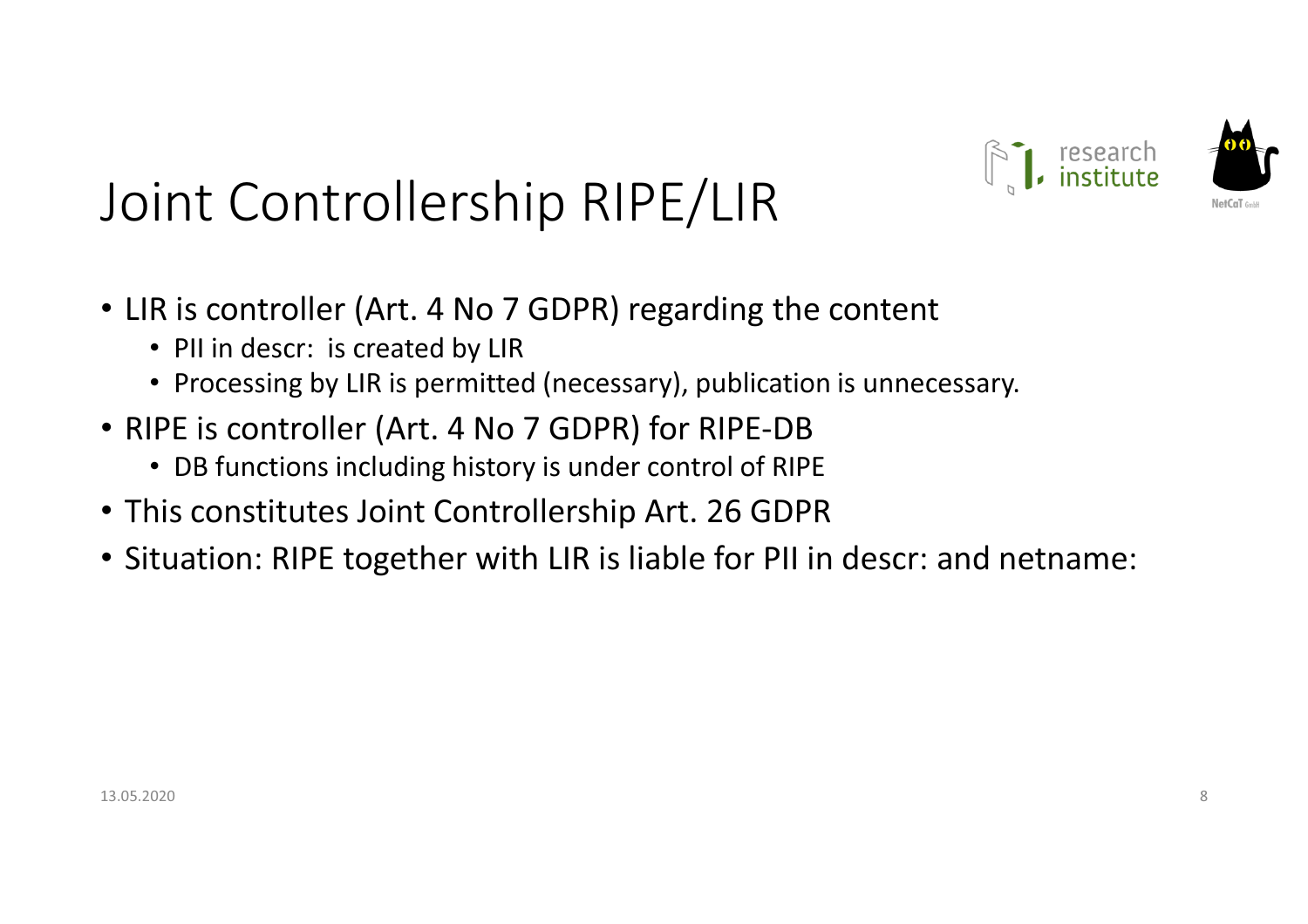

# Dataforwarding / Data Protection

- Right to access for data subject Art. 15 GDPR
	- LIR is possibly not aware
- Right of information for data subject Art. 13/14 GDPR
	- Queries to RIPE db, data forwarding e.g. through NRTM
	- Database downloads
	- Is likely to be violated (LIR doesn't know who is accessing RIPE db)
	- Is not fulfilled
- Data protection can't be guaranteed:
	- descr: and netname: attributes are not covered by data protection mechanisms:
		- E.g. rate limits
		- E.g. PII stripping in history or from NRTM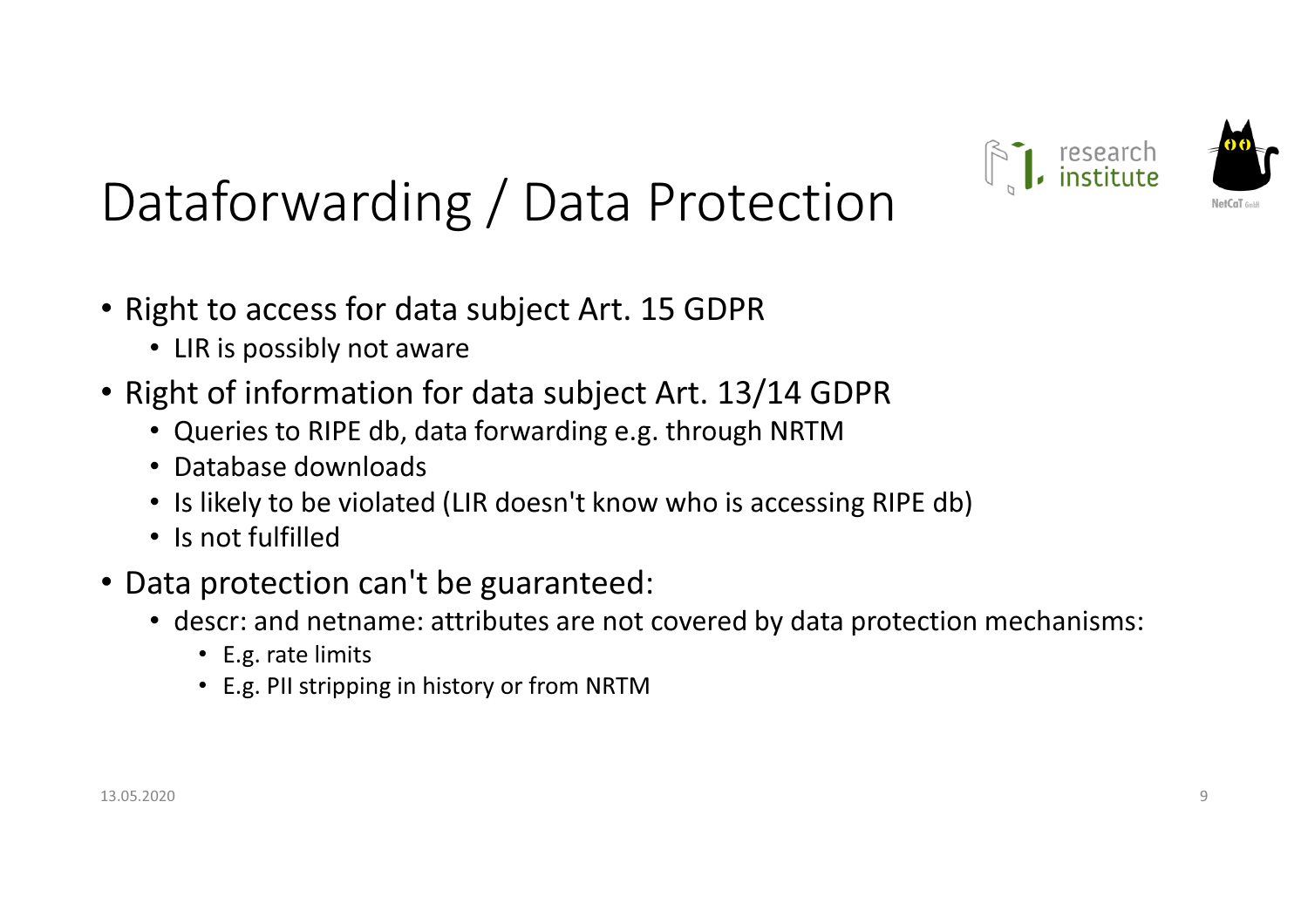

# Conclusion PII and GDPR

- PII publication of end customer (natural person) is not lawful:
	- Processing justified by Art. 6 (1) lit b GDPR (fulfilling a contract), but publishing of PII of ISP customers is not necessary  $\rightarrow$  violation of data<br>minimization principle (Art. 5 (1) lit c GDPR) minimization principle (Art. 5 (1) lit c GDPR)
- Data breach notification (proactive duty):
	- To authorities: Art. 33 GDPR (PII leaks into public)
	- To data subject: Art. 34 GDPR (high risk, less likely the case here)
	- Controllers (LIRs, maybe RIPE) most likely not aware
- Right to be forgotten, LIR perspective:
	- Art. 17 GDPR possibly can't be exercised because of RIPE db history (desc: attribute under control of LIR, history under control of RIPE)
	- Removal procedure covers in detail only: person, role, organization, irt
	- Additional, complicated steps necessary by data subject